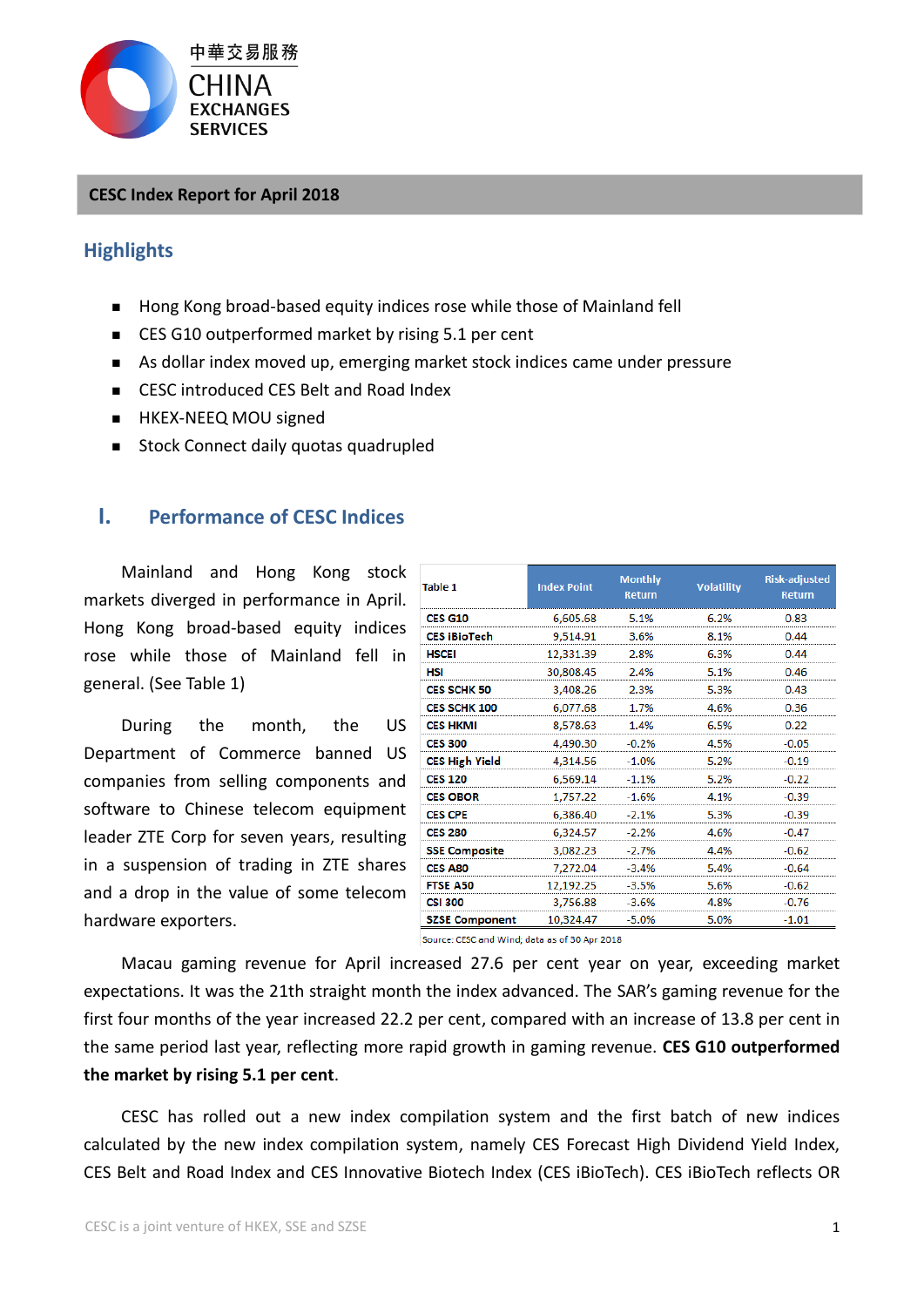tracks the performance of leading biotech companies among Stock Connect stocks, in a bid to capture the development potential of the sector for investors. Boosted by HKEX's late April announcement that it would start accepting IPO applications from pre-profit biotech companies from 30 April, CES iBioTech increased 3.6 per cent during the month. It also grew in the first four months of the year, climbing 13.6 per cent.

### **II. Other Stock Indices**

The yield on 10-year US Treasuries moved above 3 per cent in April. As the dollar index moved up, emerging market currencies faced selling pressure. Bloomberg's Emerging Market Currency Index dropped 3 per cent in April. The Central Bank of Argentina unexpectedly lifted its benchmark interest rate by 300 basis points to stabilize the country's currency. The market was concerned that the outflow of emerging market capital would hit high yield arbitrage trading in emerging markets. Emerging market stock indices underperformed developed markets in April. (See Chart 1)



France's Primary Consumer Sentiment Index increased from 100 points in March to 101 points in April, exceeding market expectations. French stocks surged, with CAC 40 Index up 6.8 per cent, making it the world's best performing stock index.

Indian economic data was also positive. According to statistics released by Nikkei, country's Purchasing Managers Index moved above the critical level of 50 to 50.3 in March. Inflation was under control and continued to slow. CPI dropped from 4.44 per cent in February to 4.28 per cent in March. India's SENSEX spiked 6.6 per cent in April, second only to CAC 40 Index gains.

With the thawing of relations between North Korea and South Korea and their leaders working to end their conflict within the year, South Korean stocks moved up. KOSPI closed at 2515.38, up 2.8 per cent.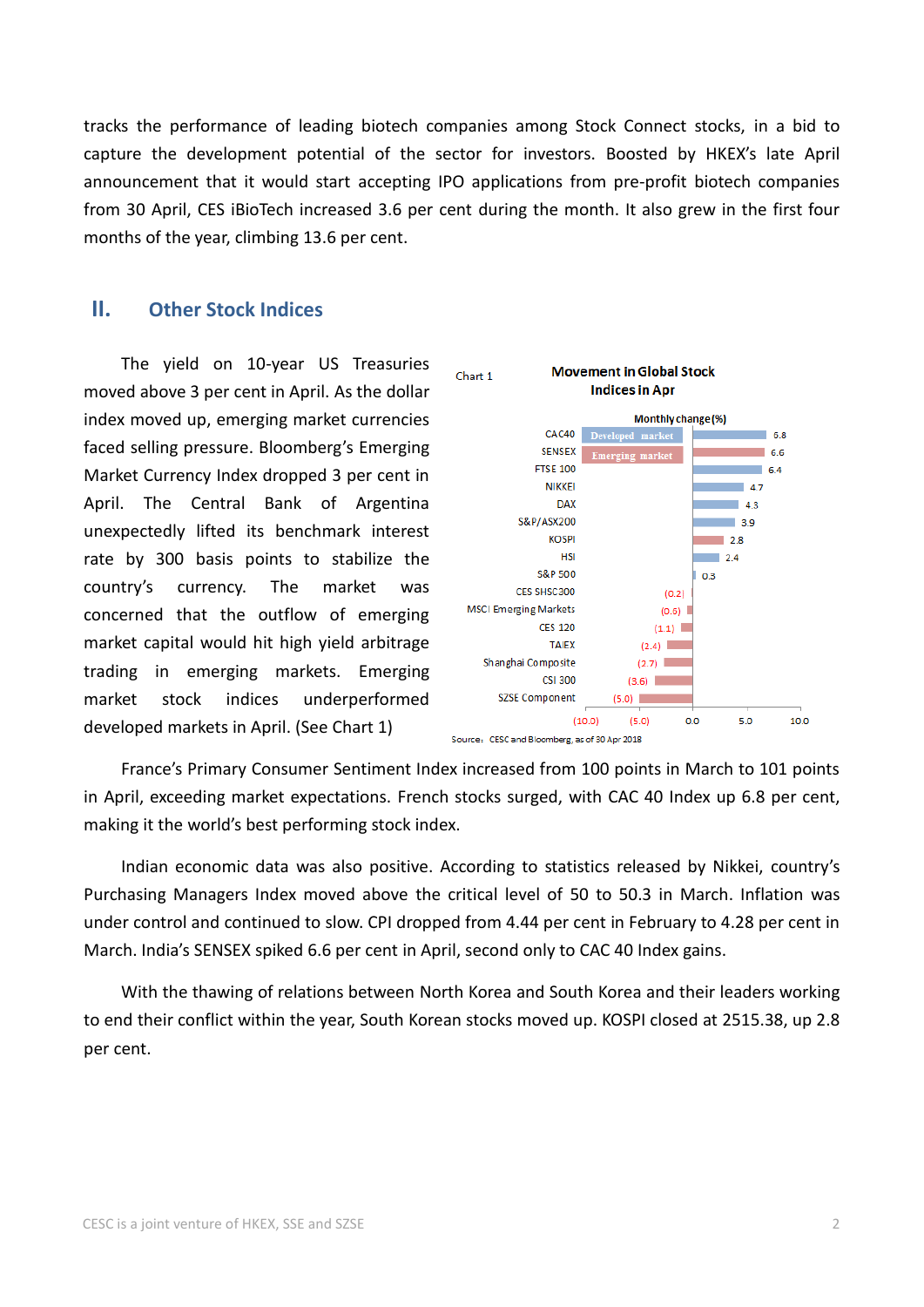## **III. China-Related Investment Activities Offshore**

#### **CESC introduced CES Belt and Road Index**

CESC, a joint venture of HKEX, SZSE and SSE, recently released its Report on Participation in Belt and Road Initiative by Listed Companies Tradable under Stock Connect and introduced its CES Belt and Road Index.

The index gauges participation in the Belt and Road Initiative of companies listed on the three Stock Connect exchanges by six indicators, including sales and purchases of goods and services in countries along the Belt and Road routes, contracts newly signed and new investment, financing and insurance. The 100 companies with the greatest participation become CES Belt and Road Index constituents. At present, 23 constituents are from Hong Kong, 38 from Shanghai and 39 from Shenzhen. More than half (53) the constituents are state-owned enterprises, and there are 38 companies with a market cap above RMB60 billion.

#### **HKEX-NEEQ MOU signed**

HKEX and the National Equities Exchange and Quotations (NEEQ) signed a Memorandum of Understanding (MOU) to establish a long term cooperation framework to help them meet the demands of the market. The MOU also covers information sharing, regulatory collaboration and joint investor education. HKEX said it welcomes all NEEQ companies that meet its requirements for a Hong Kong listing. NEEQ companies can list in Hong Kong without delisting, but they have to delist if they want to list on an A-share market.

NEEQ has been expanding in recent years. At the end of 2017, there were around 11,600 companies trading on the exchange, with RMB400 billion in aggregate funds raised.

#### **Stock Connect daily quotas quadrupled**

PBC Governor Yi Gang announced in the Boao Forum for Asia that the daily Stock Connect quota would be quadrupled from 1 May. In other words, the Northbound daily quota for Shanghai Connect would be increased from RMB13 billion to RMB52 billion and the same increase would apply to Northbound trading through Shenzhen Connect, while Southbound daily quotas for the links would each be increased from RMB10.5 billion to RMB42 billion.

HKMA Chief Executive Norman Chan welcomed the expansion, noting that Shanghai-Hong Kong Stock Connect and Shenzhen-Hong Kong Stock Connect are important mutual access arrangements between the Hong Kong and Mainland capital markets and they have been operating smoothly since launch. He believes the expansion of the daily quotas will further enhance the